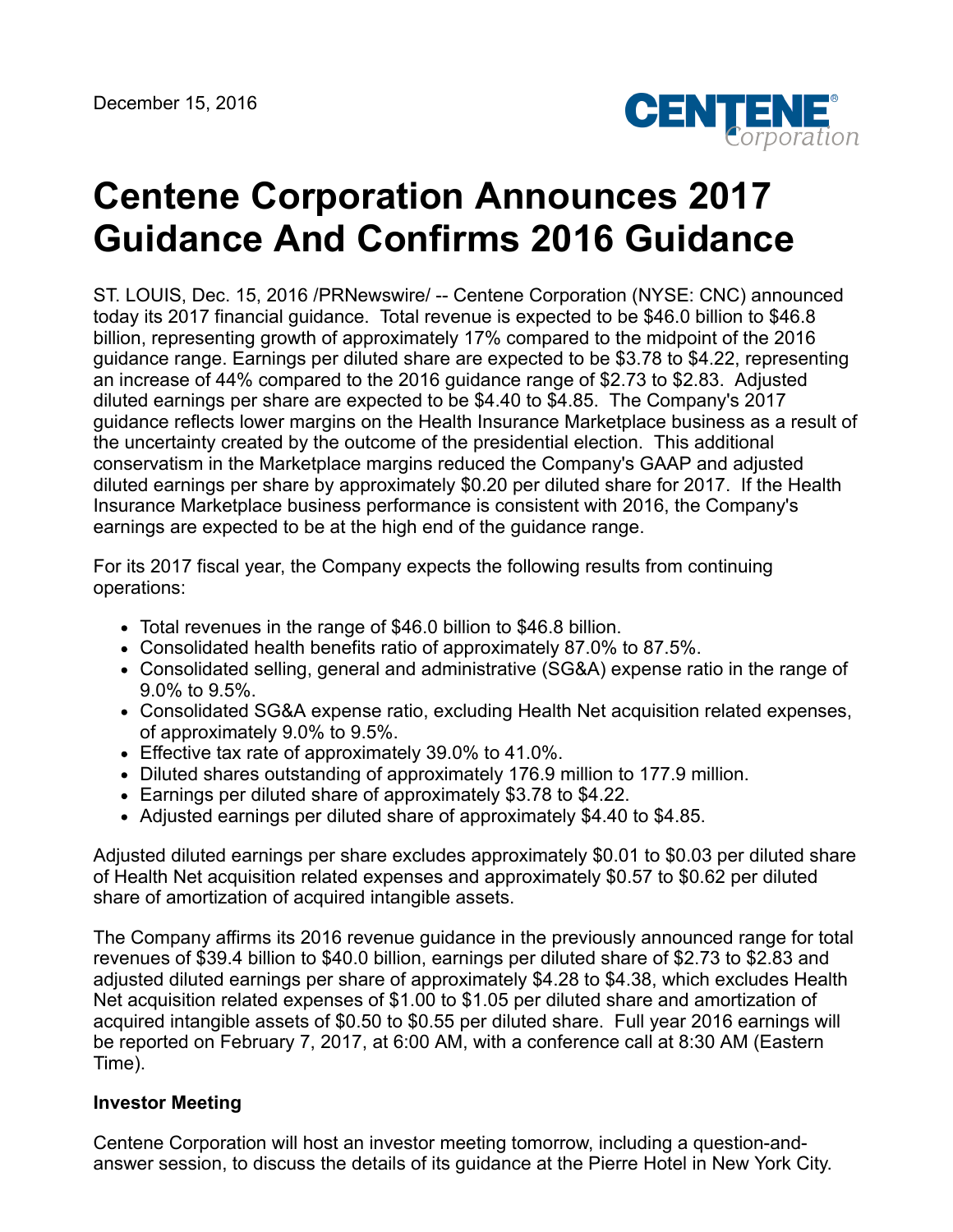The meeting will begin promptly at 8:30 AM (Eastern Time) and end approximately at noon (Eastern Time). Investors and other interested parties who are unable to attend in person are invited to listen to the investor meeting via a live, audio webcast on the Company's website and view a copy of the investor presentation at [www.centene.com](http://www.centene.com/), under the Investors section.

## **Non-GAAP Financial Presentation**

The Company is providing certain non-GAAP financial measures in this release as the Company believes that these figures are helpful in allowing investors to more accurately assess the ongoing nature of the Company's operations and measure the Company's performance more consistently across periods. The Company uses the presented non-GAAP financial measures internally to allow management to focus on period-to-period changes in the Company's core business operations. Therefore, the Company believes that this information is meaningful in addition to the information contained in the GAAP presentation of financial information. The presentation of this additional non-GAAP financial information is not intended to be considered in isolation or as a substitute for the financial information prepared and presented in accordance with GAAP.

Specifically, the Company believes the presentation of non-GAAP financial information that excludes Health Net acquisition related expenses and amortization of acquired intangible assets allows investors to develop a more meaningful understanding of the Company's performance over time. The table below provide a reconciliation of non-GAAP items:

|                                                | Annual<br><b>Guidance</b><br>December 31,<br>2016 | Annual<br><b>Guidance</b><br>December 31,<br>2017 |
|------------------------------------------------|---------------------------------------------------|---------------------------------------------------|
| <b>GAAP diluted EPS</b>                        | $$2.73 - $2.83$                                   | $$3.78 - $4.22$                                   |
| Health Net acquisition related expenses (1)    | $$1.00 - $1.05$                                   | $$0.01 - $0.03$                                   |
| Amortization of acquired intangible assets (2) | $$0.50 - $0.55$                                   | $$0.57 - $0.62$                                   |
| Adjusted diluted EPS                           | $$4.28 - $4.38$                                   | $$4.40 - $4.85$                                   |

(1) The Health Net acquisition related expenses per diluted share presented above are net of the income tax benefit of an estimated \$0.37 to \$0.41 for the year ended December 31, 2016 and an estimated \$0.01 to \$0.02 for the year ended December 31, 2017.

(2) The amortization of acquired intangible assets per diluted share presented above are net of the income tax benefit of \$0.31 to \$0.35 for the year ended December 31, 2016 and an estimated \$0.36 to \$0.40 for the year ended December 31, 2017.

## **About Centene Corporation**

Centene Corporation is a diversified, multi-national healthcare enterprise that provides a portfolio of services to government sponsored healthcare programs, focusing on underinsured and uninsured individuals. Many receive benefits provided under Medicaid, including the State Children's Health Insurance Program (CHIP), as well as Aged, Blind or Disabled (ABD), Foster Care and Long Term Care (LTC), in addition to other state-sponsored programs, Medicare (including the Medicare prescription drug benefit commonly known as "Part D"), dual eligible programs and programs with the U.S. Department of Defense and U.S. Department of Veterans Affairs. Centene also provides healthcare services to groups and individuals delivered through commercial health plans. Centene operates local health plans and offers a range of health insurance solutions. It also contracts with other healthcare and commercial organizations to provide specialty services including behavioral health management, care management software, correctional healthcare services, dental benefits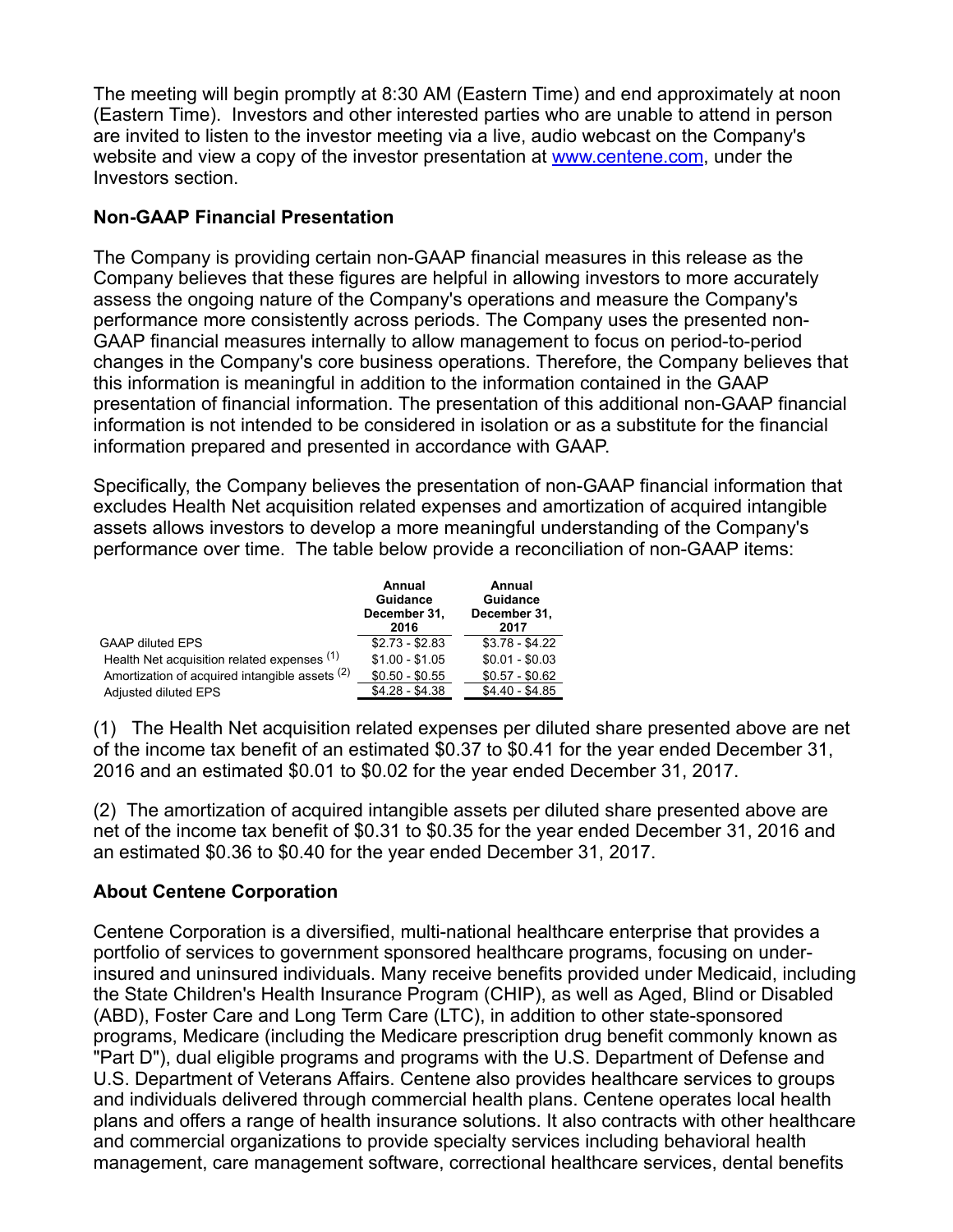management, in-home health services, life and health management, managed vision, pharmacy benefits management, specialty pharmacy and telehealth services.

Centene uses its investor relations website to publish important information about the Company, including information that may be deemed material to investors. Financial and other information about Centene is routinely posted and is accessible on Centene's investor relations website, <http://www.centene.com/investors>.

#### **Forward-Looking Statements**

*The company and its representatives may from time to time make written and oral forwardlooking statements within the meaning of the Private Securities Litigation Reform Act ("PSLRA") of 1995, including statements in this and other press releases, in presentations, filings with the Securities and Exchange Commission ("SEC"), reports to stockholders and in meetings with investors and analysts. In particular, the information provided in this press release may contain certain forward-looking statements with respect to the financial condition, results of operations and business of Centene and certain plans and objectives of Centene with respect thereto, including but not limited to the expected benefits of the acquisition of Health Net, Inc. These forward-looking statements can be identified by the fact that they do not relate only to historical or current facts. Without limiting the foregoing, forward-looking statements often use words such as "anticipate", "seek", "target", "expect", "estimate", "intend", "plan", "goal", "believe", "hope", "aim", "continue", "will", "may", "can", "would", "could" or "should" or other words of similar meaning or the negative thereof. We intend such forward-looking statements to be covered by the safe-harbor provisions for forward-looking statements contained in PSLRA. A number of factors, variables or events could cause actual plans and results to differ materially from those expressed or implied in forward-looking statements. Such factors include, but are not limited to, Centene's ability to accurately predict and effectively manage health benefits and other operating expenses and reserves; competition; membership and revenue declines or unexpected trends; changes in healthcare practices, new technologies and advances in medicine; increased health care costs; changes in economic, political or market conditions; changes in federal or state laws or regulations, including changes with respect to government health care programs as well as changes with respect to the Patient Protection and Affordable Care Act and the Health Care and Education Affordability Reconciliation Act and any regulations enacted thereunder that may result from changing political conditions; rate cuts or other payment reductions or delays by governmental payors and other risks and uncertainties affecting Centene's government businesses; Centene's ability to adequately price products on federally facilitated and state based Health Insurance Marketplaces; tax matters; disasters or major epidemics; the outcome of legal or regulatory proceedings; changes in expected contract start dates; provider, state, federal and other contract changes and timing of regulatory approval of contracts; the expiration, suspension or termination of Centene's contracts with federal or state governments (including but not limited to Medicaid, Medicare, and TRICARE); challenges to Centene's contract awards; cyber-attacks or other privacy or data security incidents; the possibility that the expected synergies and value creation from acquired businesses, including, without limitation, the Health Net acquisition, will not be realized, or will not be realized within the expected time period, including, but not limited to, as a result of conditions, terms, obligations or restrictions imposed by regulators in connection with their approval of, or consent to, the acquisition; the exertion of management's time and Centene's resources, and other expenses incurred and business changes required in connection with complying with the undertakings in connection with certain regulatory approvals; disruption from the acquisition making it more difficult to maintain business and operational relationships; the risk that unexpected costs will be*